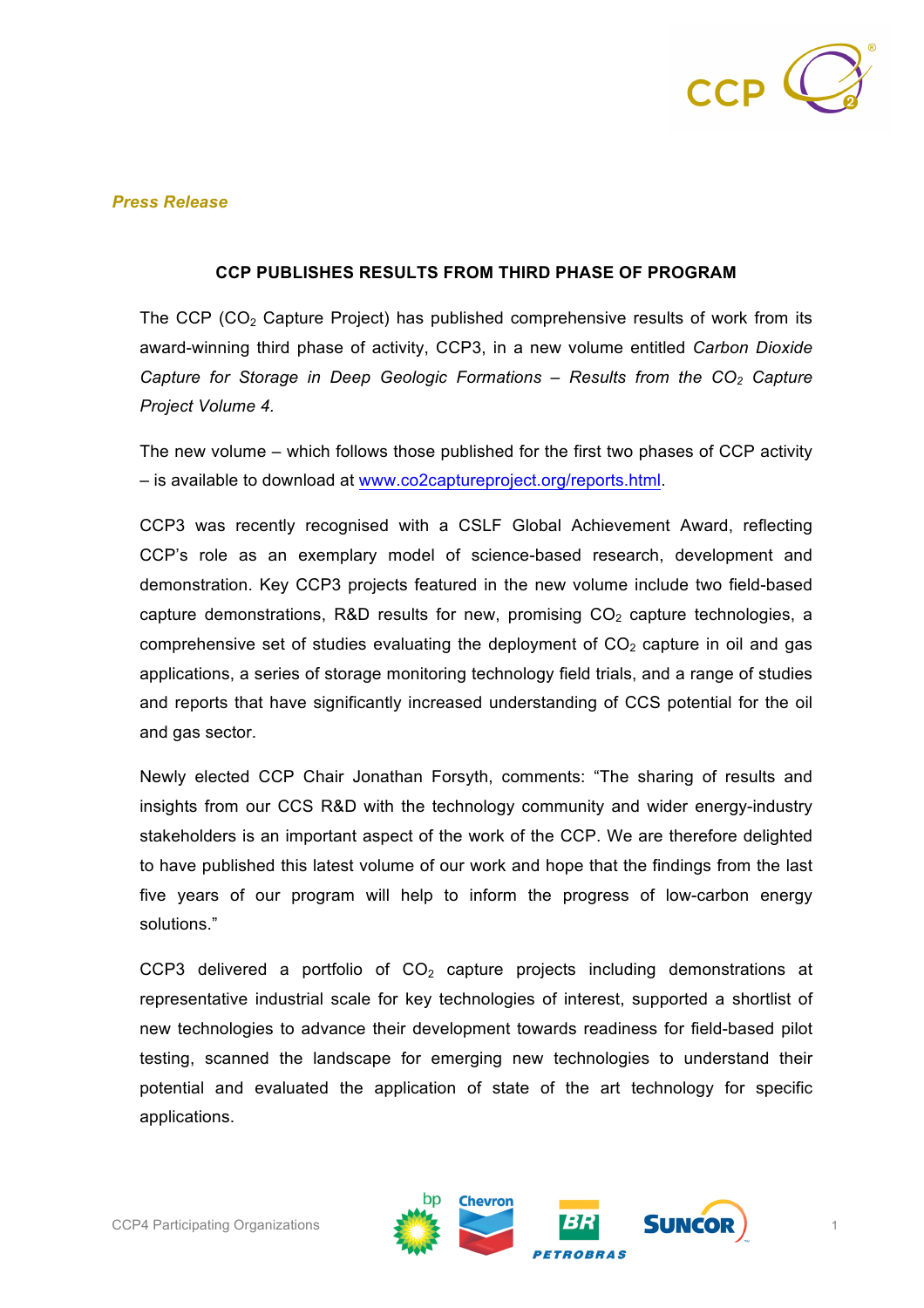

## *Press Release*

One of the key capture projects highlighted is a Once Through Steam Generator (OTSG) oxyfiring pilot for steam-assisted heavy oil extraction – carried out in Alberta, Canada on a retrofitted 50 MMBTU/hr OTSG unit. The recently released results contained in the volume showed that the OTSG could be operated safely in oxy-firing mode and that the transitions between oxy-firing and air-firing could be carried out smoothly and safely. This result confirmed that existing commercial OTSGs could be retrofitted for  $CO<sub>2</sub>$ capture and could provide operational flexibility by smoothly transitioning from oxy-firing to air-firing whilst maintaining constant steam output.

With regard to  $CO<sub>2</sub>$  storage, the new volume details the considerable progress made in supporting the technical case for  $CO<sub>2</sub>$  assurance. The programme focused on better understanding and challenging assumptions around the behaviour of  $CO<sub>2</sub>$  stored underground, development of monitoring and verification technologies and contingencies planning to demonstrate safe and secure geological containment. Work included modelling and simulation, lab experiments and field deployments.

The work of CCP over the last 15 years has created a significant body of knowledge. CCP remains committed to its central objectives of driving down the cost of  $CO<sub>2</sub>$  capture technologies for future use by the oil, gas and power generation industries and of building better understanding of  $CO<sub>2</sub>$  storage and monitoring technologies.

A new program – CCP4 – is underway with an overall focus on supporting the development and demonstration of new CCS technologies for both  $CO<sub>2</sub>$  capture and storage. To find out more about CCP4 and for updates on CCP news, register at www.co2captureproject.org, while a CCS educational tool is also available at www.ccsbrowser.com.

- ends -